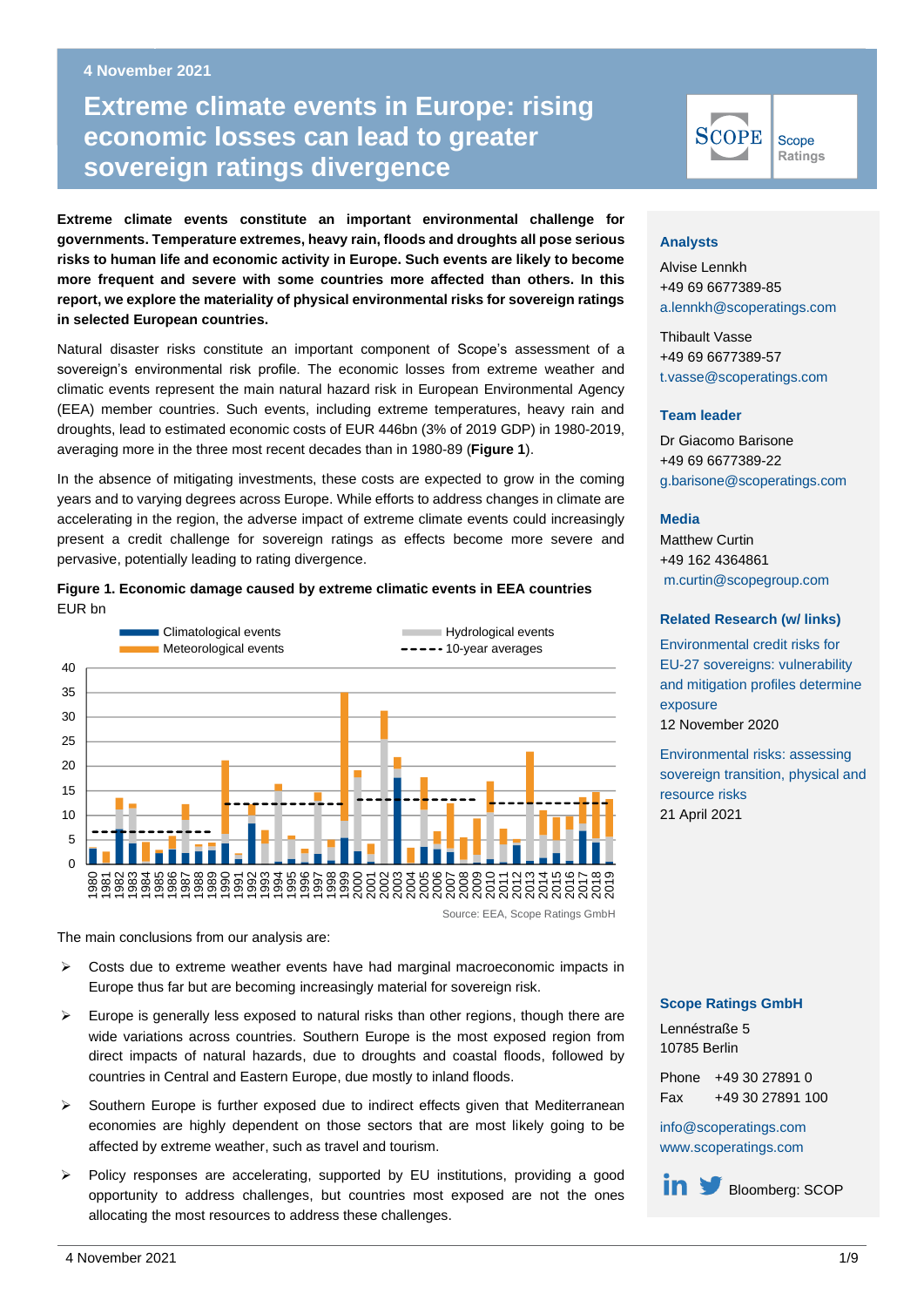

**81% of natural-disaster losses due to climate extremes 1980- 2019**

# **Economic impacts of climate-related extremes across EEA**

Natural hazards are the main environmental challenges that sovereigns face. The greatest natural hazard risk in EEA member countries – European Economic Area countries plus Turkey – that governments have to contend with relates to temperature extremes, heavy precipitation, floods and droughts.

Between 1980 and 2019, climate-related extremes accounted for around 81% of total economic losses caused by natural hazards in EEA member countries, with cumulative losses adjusted for inflation amounting to EUR 446 billion. This is equivalent to EUR 11.1bn per year and represents around 0.07% of the 2019 GDP for EEA countries.

It is difficult to analyse trends in economic losses given that the incidence of bad weather and natural disasters such as forest fires vary hugely from year to year with most of economic losses concentrated in a few extreme events. Germany committed EUR 30bn to fund reconstruction efforts after the July 2021 floods that devastated parts of Western Europe while the Greek government announced EUR 500 to fund relief and compensation for people who have lost homes and property in this summer's wildfires<sup>1</sup>.

**Total economic impact of climate extremes has been limited to date**

The macroeconomic relevance of extreme climatic events for EEA countries over 1980- 2019 was limited, though it varied considerably across countries (see [Appendix I](#page-6-0) for full overview). CEE countries such as Croatia, Romania, the Czech Republic, Bulgaria and Hungary were the most affected, with average annual economic losses from climate extremes over 1980-2019 ranging from 0.11% to 0.15% of GDP, well above the 0.07% EEA average (**Figure 2**). Overall, lower income countries tend to have suffered the highest costs from severe climate events in the past (**Figure 3**).

#### **Figure 2. Economic cost of extreme climate-related events** Average yearly losses (1980-2019) in % of 2019 GDP



### **Figure 3. Economic cost per GDP versus wealth levels** EUR 000s' (vertical axis); % of 2019 GDP (horizontal axis)



Source: European Environment Agency, Scope Ratings GmbH Source: European Environment Agency, IMF, Scope Ratings GmbH

**Extreme climate events are likely to become more frequent and severe**

Global warming is predicted to increase the likelihood of severe impacts for people and ecosystems leading to an upsurge in extreme events<sup>2</sup> and associated economic and fiscal damage for sovereigns. The European Commission estimates that the impact of global warming of 3°C in selected sectors would result in an annual welfare loss of EUR 175bn (1.4% of GDP) across the EU and United Kingdom compared with current conditions (**Figure 4**). <sup>3</sup> Most of the estimated economic impact would be due to rising human mortality from more extreme temperatures.

<sup>&</sup>lt;sup>1</sup> See Federal Ministry of Finance (2021)[, Federal government and Länder support flood-hit regions;](https://www.bundesfinanzministerium.de/Content/EN/Pressemitteilungen/2021/2021-08-18-flood-relief-fund.html) Reuters (2021), Greek PM approves 500 mln euro budget for [wildfire relief reforestation.](https://www.reuters.com/world/europe/greek-pm-approves-500-mln-euro-budget-wildfire-relief-reforestation-2021-08-09/)

<sup>&</sup>lt;sup>2</sup> Intergovernmental Panel on Climate Change (2014)[, Fifth Assessment Report.](https://www.ipcc.ch/site/assets/uploads/2018/02/SYR_AR5_FINAL_full.pdf)

<sup>3</sup> European Commission (2020), JRC Technical Report – [Economic analysis of selected climate impacts.](https://publications.jrc.ec.europa.eu/repository/handle/JRC120452)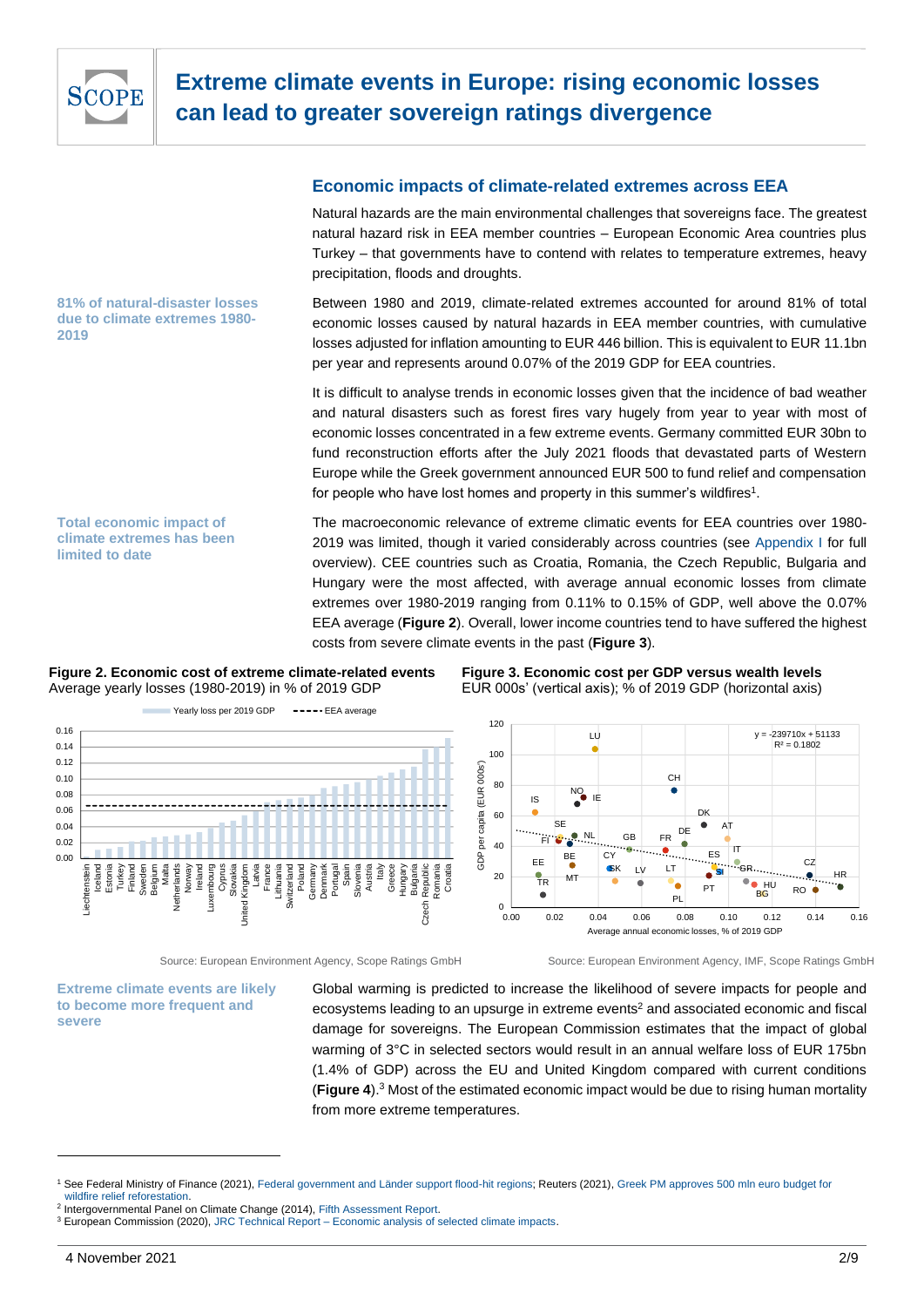

**Southern Europe most exposed due to droughts, coastal floods**

Southern Europe is more exposed with the magnitude of overall welfare losses being several times higher than for northern countries, driven by droughts and coastal floods. Similarly, CEE countries also appear more exposed, but driven mostly by inland floods. These findings are similar to those highlighted in the [ECB's economy-wide climate stress](https://www.ecb.europa.eu/pub/pdf/scpops/ecb.op281~05a7735b1c.en.pdf)  [test,](https://www.ecb.europa.eu/pub/pdf/scpops/ecb.op281~05a7735b1c.en.pdf) which highlights that firms exposed to high physical risk are predominantly concentrated in the south of Europe.

Excluding the losses linked to increased mortality (for which estimates vary greatly depending on the assumption for the monetary value of life), the overall annual welfare loss would amount to 0.4% of GDP (**Figure 5**). More recently, the European Commission has estimated that GDP losses due to the negative effects of heatwaves on human productivity will increase five-fold from 0.2% on average over 1981-2010 to 1.14% in the 2060s<sup>4</sup>.

#### **Figure 4. Annual welfare changes from selected climate impacts in the EU and UK** % of GDP



Source: European Commission – PESETA IV, Scope Ratings GmbH Source: European Commission – PESETA IV, Scope Ratings GmbH

**Figure 5. Annual welfare changes from selected climate impacts in the EU and UK (excl. mortality)** % of GDP



■Inland floods Coastal floods Agriculture Droughts Energy - Total excl. Mortality

Still, these estimates account only for the direct impact of changes in climate. Secondround effects that include the possible impact on sectors that are arguably most vulnerable

to physical risks such as fishing, forestry or tourism, are not included.



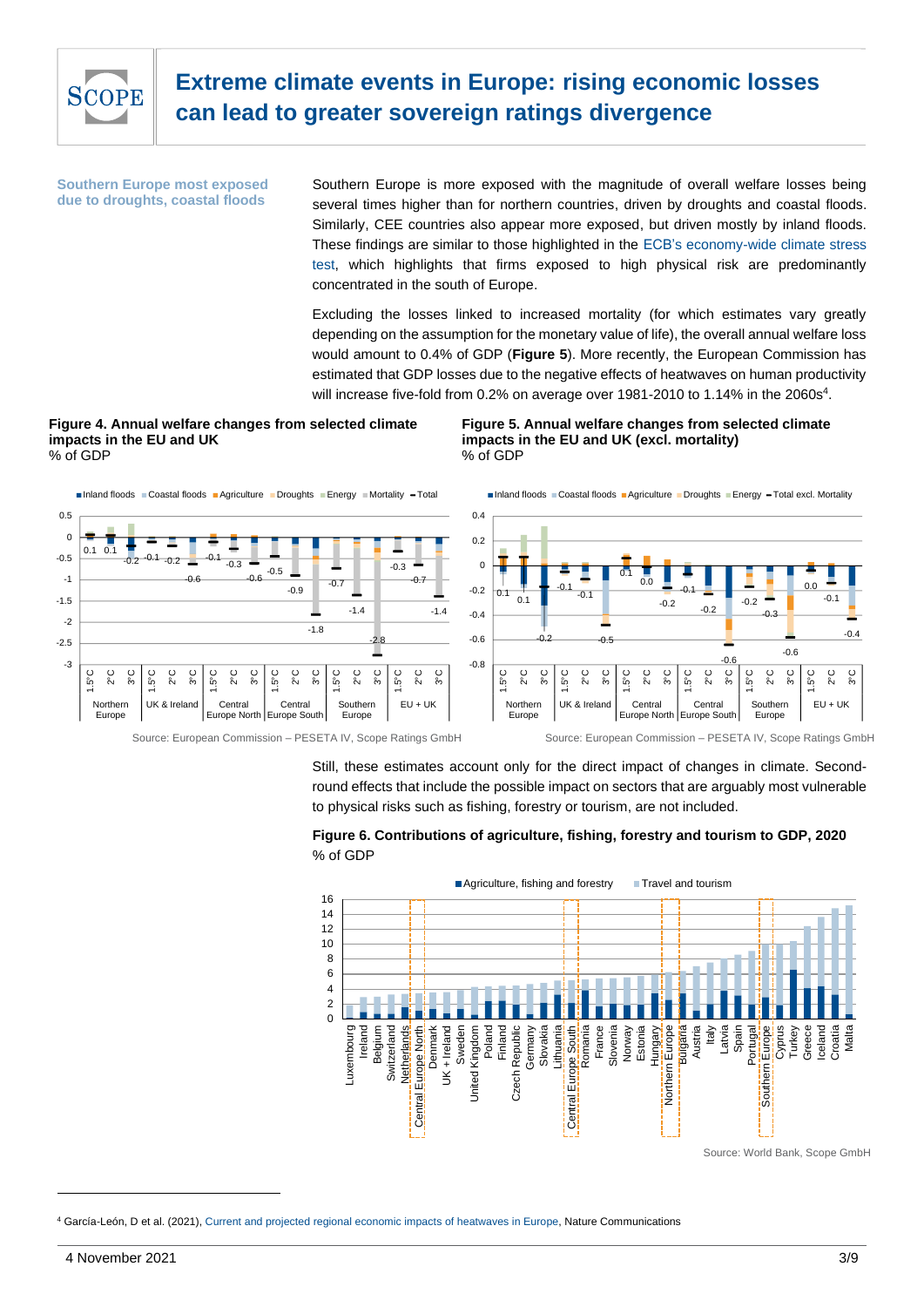

**Tourism among sectors vulnerable to extreme weather** While we do not estimate the risk of climate change on these sectors, we do note that Mediterranean economies are highly dependent on precisely those sectors that are most likely going to be affected by more extreme weather. The total contribution of agriculture, fishing, forestry and tourism to GDP stands at around 10% for Southern European countries versus 6% in Northern Europe, 5% in Central Europe South and 3% in Central Europe North (**Figure 6**).

Coastal tourism is particularly at risk given the disruptions associated with severe storms to transport, power and water supplies that the sector relies on. Similarly rising temperatures may result in shifts in tourist flows as climate conditions become more favourable in Northern countries at the expense of Southern regions. Tourism activity could thus decline in Southern Europe, adversely impacting these countries' economic activities.

## **Climate-related disasters and sovereign risk**

Scope Ratings was the first leading rating agency to systematically include ESG considerations under a stand-alone risk pillar in our [Sovereign Rating Methodology,](https://www.scoperatings.com/ScopeRatingsApi/api/downloadmethodology?id=01508950-119c-4ab5-9182-54fffdc1003f) recognising that environmental risks are a growing area of concern and increasingly relevant for sovereign credit risk. One crucial component of our environmental risk assessment is the exposure of sovereigns to natural disaster risks which can amplify sovereign risk through three main transmission channels<sup>5</sup>.

- ➢ *The economic channel:* natural disasters and extreme weather can lead to disruption of economic activity, damage critical infrastructure, and weigh on labour supply and productivity due to loss of human life and migration.
- ➢ *The fiscal channel:* climate-related disasters can affect government finances given their adverse impact on tax revenue; fiscal cost given the required spending on mitigation and adaption policies; additional contingent risks due to the destruction of public assets, damage to SOE balance sheets and public health implications.
- ➢ *The financial stability channel:* natural disasters are a major source of systemic risk for financial institutions and can quickly destabilise financial markets. This could be the case, for example, in case of physical damage of assets and/or supply chain disruptions resulting in asset impairment, and thus losses on bank's balance sheets.

Our quantitative assessment of natural disaster risks uses the World Risk Index (WRI) which captures not only the exposure to natural hazards but also considers countries' respective ability to cope and adapt to these events. It also incorporates emerging risks of climate change, due to a rise in sea levels for instance, which have not yet materialised but pose a long-term risk for several economies. This indicator is complemented by a qualitative assessment of the governments' willingness and ability to mitigate these risks.

We note that, in an international context, European sovereigns generally score well on our physical risk metric. Natural disaster risks appear to affect mostly Asian, Latin American, African and Caribbean sovereigns while they remain, on average, more contained for European economies (see [previous Scope research\)](https://www.scoperatings.com/ScopeRatingsApi/api/downloadstudy?id=0d595500-df91-43c2-8ffa-3f2e7644b445). **European sovereigns score well on physical risks**

> In general, we find a clear correlation between the WRI and historic economic losses from extreme climate events though with some notable exceptions (**Figure 7**). For instance, the Netherlands (AAA/Stable), which has suffered relatively moderate economic losses over the last forty years (1.1% of 2019 GDP), is the most exposed country in Europe according to the WRI due to the substantial challenge posed by rising sea levels given that a quarter of the country rests below sea level.

**ESG risks form stand-alone pillar of Scope's methodology**

<sup>5</sup> See Volz, U et al. (2020)[, Climate Change and Sovereign Risk;](https://eprints.soas.ac.uk/33524/1/Climate%20Change%20and%20Sovereign%20Risk_final.pdf) Bolton, P et al. (2021), [Resilience of the Financial System to Natural Disasters.](https://voxeu.org/content/resilience-financial-system-natural-disasters)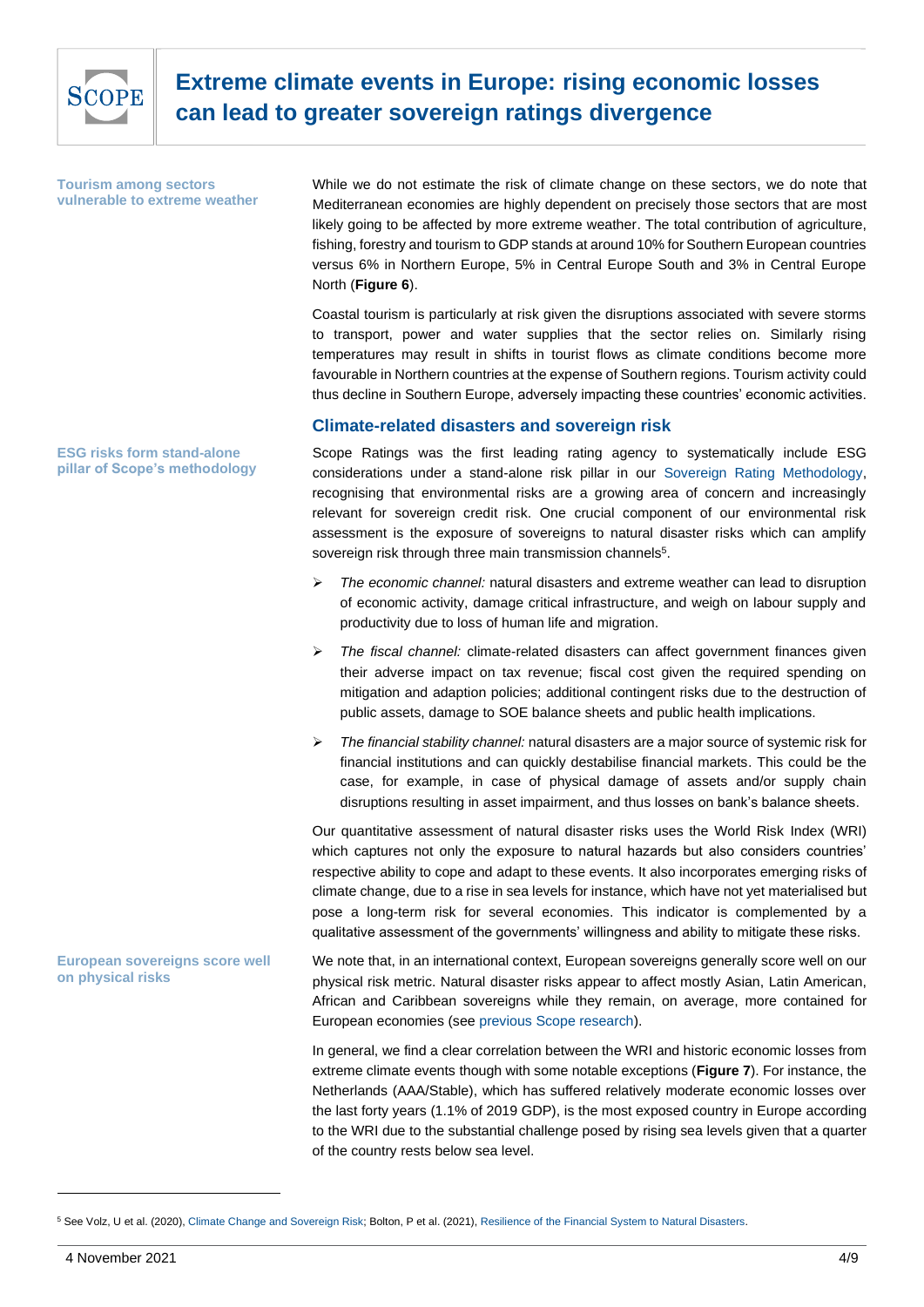

**Figure 7. Natural risk index vs extreme climate event costs** % of 2019 GDP (horizontal axis); Index score (vertical axis)



**Figure 8. Natural risk index vs Scope's sovereign ratings** Ratings (horizontal axis); Index score (vertical axis)



Source: World Risk Institute, European Environment Agency, Scope Ratings GmbH Source: World Risk Institute, Scope Ratings GmbH

While our ratings already incorporate a forward-looking assessment of natural risks that sovereigns face, the importance of such risks for sovereign creditworthiness will grow over time as extreme weather events become more frequent and severe. They are also likely to increasingly interact with other risk pillars as climate risks spill over into economic and fiscal performance as well as financial stability. The pervasiveness of natural risk could thus lead to greater rating divergence given that the countries which most exposed to natural risks – such as Turkey (B/Negative), Greece (BB+/Stable), or Romania (BBB-/Stable) – tend to have lower ratings by Scope, except for the Netherlands (**Figure 8**).

## **Policy response to natural risks: accelerating efforts supported by the EU institutional architecture**

Against this backdrop, it is crucial that governments mobilise resources and implement reforms that reduce their exposure to natural risks and enhance their capacity to cope with climate extremes. As **Figure 9** shows, countries that have been affected the most by climate events in the past do not spend more on environmental protection. Other factors such as citizen's views on the seriousness of environmental issues, sovereigns' respective fiscal space and their interaction with domestic political dynamics also play a role in determining countries' climate policy actions.

In 2021, the EU adopted its [European Green Deal](https://ec.europa.eu/info/sites/default/files/chapeau_communication.pdf) and th[e new EU Strategy on Adaptation](https://ec.europa.eu/clima/sites/clima/files/adaptation/what/docs/eu_strategy_2021.pdf)  [to Climate Change](https://ec.europa.eu/clima/sites/clima/files/adaptation/what/docs/eu_strategy_2021.pdf) to facilitate the transition towards a carbon-neutral, climate-resilient and resource-efficient economy. EU leaders have thus agreed to earmark at least 37% of EU funding received under the Recovery and Resilience Facility while the European Commission has proposed that at least 25% of the EU's multiannual budget be geared towards climate action over 2021-27<sup>6</sup>.

The recovery plans announced to date do not show that countries' exposure to and historical costs from natural disasters necessarily influenced their allocation of the recovery and resilience funds. The interaction between physical risks and political priorities at the national level thus remain limited overall in a European context. Similarly, transition risks as measured via economies' dependence on CO2, also played a minor role.

According to Bruegel data, National Recovery and Resilience Plans submitted by EU member states include over EUR 232bn (1.7% of EU GDP) in spending on the green transition (see [Appendix II](#page-7-0) for an overview). Bruegel estimates that the green spending share amounts to 48% of total spending on average across the EU, ranging from 34% in

**Pressure on governments to mobilise resources, enact reform**

#### **EU strategic plans support more ambitious climate policies**

**Limited correlation between exposure to natural risks and climate spending**

<sup>6</sup> European Commission, [Supporting climate action through the EU budget.](https://ec.europa.eu/clima/policies/budget/mainstreaming_en)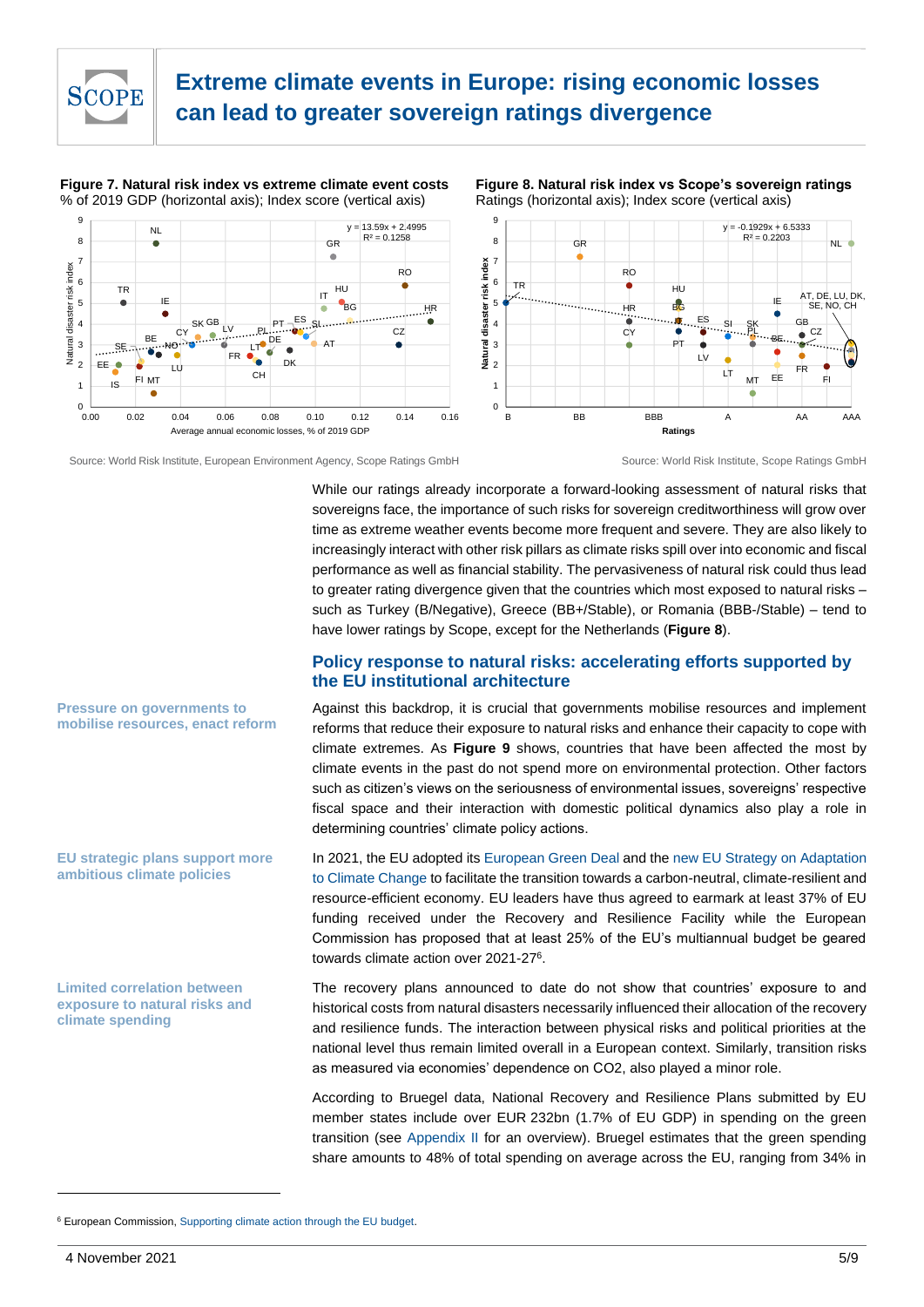

Greece – one of the most affected countries in terms of economic losses – to 64.8% in Luxembourg (**Figure 10**).

**Figure 9. Environmental protection expenditure, 2019** % of GDP



Note: Axes cross at the median values for the country sample. Source: European Environment Agency, IMF, Scope Ratings GmbH **Figure 10. Composition of EU Recovery and Resilience Plans** % of total spending (LHS), % of 2019 GDP (RHS)



Note: The Bruegel database was last updated in July 2021. This figure reports headline spending and does not consider overlaps between green and digital spending. Source: Bruegel, Scope Ratings GmbH

**Recovery plans are mostly focused on the green transition not climate adaptation**

We note that an external assessment of national recovery plans by the Green Recovery Tracker finds that many governments are in danger of missing their 37% climate spending targets under the taxonomy defined by RRF regulations<sup>7</sup>. In addition, green spending under EU recovery plans mostly relate to climate via investments to support sustainable transport (18% of total), clean technologies and renewables (11%), and building energy efficiency (10%) rather than climate adaptation projects.

Such investments will support the transition to lower carbon economies, mitigating physical risks in the long-run but have a limited impact on the costs associated with natural disasters in the near to medium-run. This also reflects, in our view, the general expectation that the introduction of policies to enable the transition toward a greener economy today should reduce physical risks in the long term.

Still, climate adaptation should feature in government budgeting and reform programmes to help policymakers better assess climate-related fiscal risks. This can include comprehensive vulnerability assessments which comprise scenario analysis of climate change and provide for mitigation planning. Some have called for the adoption of climate risk analysis in public finances, accounting for expected damages from extreme weather events as contingent liabilities<sup>8</sup>.

European countries have begun including climate considerations in their budgetary frameworks. The French government, for example, published its first "green budget" which not only identifies expenditure that supports the green transition but also assesses spending that is damaging to the environment. Still, more efforts are needed to truly bolster the resilience of European economies to climate change. Implementation of national adaptation strategies has only just begun, and few countries have started to monitor, report and evaluate adaptation policies and actions at the national level while more transparency is needed on the effect of climate change on public finances. **France published first "green budget"**

<sup>&</sup>lt;sup>7</sup> The Green Recovery Tracker assesses the contribution of EU member states' national recovery plans to the green transition. The assessment is based on a quantitative and qualitative analysis conducted in partnership with local experts. To mirror the approach used by the European Commission in the assessment of national recovery plans, "very positive" measures are fully counted towards the green spending share, while "positive" measures are weighted using a coefficient of 40%. The relevant coefficient for each measure is combined with the associated costs, summing them up to derive an overall green spending share. <sup>8</sup> Zenios, S. (2021), [The risks from climate change to sovereign debt in Europe.](https://www.bruegel.org/2021/07/the-risks-from-climate-change-to-sovereign-debt-in-europe/)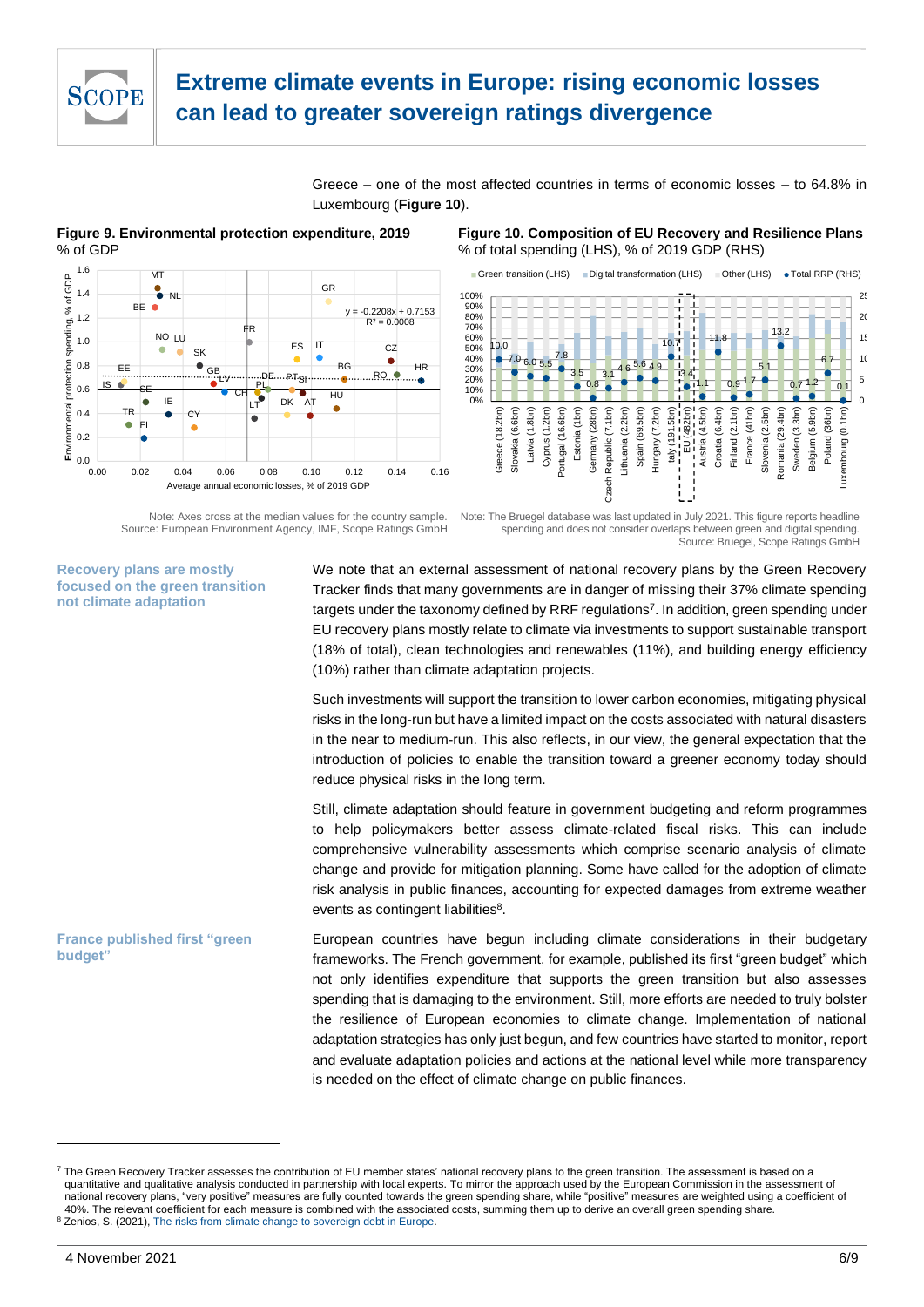

## **Appendix I. Overview of economic costs of extreme weather and climate events in EEA countries, 1980-2019**

<span id="page-6-0"></span>

| <b>Country</b>             | <b>Cumulative</b><br>losses (EUR m) | <b>Average yearly</b><br>loss (EUR m) | Loss per sq. km<br>(EUR) | Loss per capita<br>(EUR) | <b>Cumulative loss</b><br>per 2019 GDP | <b>Insured losses</b><br><b>Yearly loss per</b><br><b>Insured losses</b><br>2019 GDP<br>(EUR m)<br>(% of total) |                | <b>Fatalities</b> | <b>Fatalities per</b><br>100,000 inhabitants |         |  |
|----------------------------|-------------------------------------|---------------------------------------|--------------------------|--------------------------|----------------------------------------|-----------------------------------------------------------------------------------------------------------------|----------------|-------------------|----------------------------------------------|---------|--|
| Austria                    | 15,415                              | 395                                   | 183,777                  | 1,911                    | 3.9%                                   | 0.10%                                                                                                           | 5,010          | 33%               | 601                                          | 6.8     |  |
| <b>Belgium</b>             | 5,000                               | 128                                   | 163,788                  | 480                      | 1.0%                                   | 0.03%                                                                                                           | 3,002          | 60%               | 2,172                                        | 18.9    |  |
| <b>Bulgaria</b>            | 2,758                               | 71                                    | 24,989                   | 342                      | 4.5%                                   | 0.12%                                                                                                           | 145            | 5%                | 206                                          | 3.0     |  |
| <b>Switzerland</b>         | 19,108                              | 490                                   | 462,758                  | 2,627                    | 2.9%                                   | 0.07%                                                                                                           | 9,831          | 51%               | 1,158                                        | 13.5    |  |
| Cyprus                     | 393                                 | 10                                    | 42,447                   | 566                      | 1.8%                                   | 0.05%                                                                                                           | 8              | 2%                | 81                                           | 9.1     |  |
| <b>Czech Republic</b>      | 11,991                              | 307                                   | 152,039                  | 1,157                    | 5.4%                                   | 0.14%                                                                                                           | 3,888          | 32%               | 227                                          | 2.1     |  |
| Germany                    | 107,445                             | 2,755                                 | 300,649                  | 1,329                    | 3.1%                                   | 0.08%                                                                                                           | 51,235         | 48%               | 11,110                                       | 13.4    |  |
| <b>Denmark</b>             | 10,810                              | 277                                   | 251,892                  | 2,016                    | 3.5%                                   | 0.09%                                                                                                           | 6,369          | 59%               | 49                                           | 0.8     |  |
| Estonia                    | 137                                 | $\overline{4}$                        | 3,026                    | 97                       | 0.5%                                   | 0.01%                                                                                                           | 36             | 26%               | 10                                           | $0.8\,$ |  |
| Greece                     | 7,689                               | 197                                   | 58,232                   | 728                      | 4.2%                                   | 0.11%                                                                                                           | 148            | 2%                | 2,550                                        | 23.8    |  |
| Spain                      | 45,329                              | 1,162                                 | 89,594                   | 1,080                    | 3.6%                                   | 0.09%                                                                                                           | 11,681         | 26%               | 14,679                                       | 31.4    |  |
| <b>Finland</b>             | 2,037                               | 52                                    | 6,019                    | 394                      | 0.8%                                   | 0.02%                                                                                                           | 433            | 21%               | $\overline{4}$                               | 0.1     |  |
| <b>France</b>              | 67,524                              | 1,731                                 | 106,642                  | 1,099                    | 2.8%                                   | 0.07%                                                                                                           | 33,503         | 50%               | 23,491                                       | 36.1    |  |
| Croatia                    | 3,202                               | 82                                    | 56,582                   | 719                      | 5.9%                                   | 0.15%                                                                                                           | 77             | 2%                | 722                                          | 17.8    |  |
| Hungary                    | 6,362                               | 163                                   | 68,390                   | 622                      | 4.4%                                   | 0.11%                                                                                                           | 149            | 2%                | 707                                          | 7.2     |  |
| Ireland                    | 4,617                               | 118                                   | 66,146                   | 1,155                    | 1.3%                                   | 0.03%                                                                                                           | 2,409          | 52%               | 71                                           | 1.4     |  |
| Iceland                    | 95                                  | $\overline{2}$                        | 925                      | 335                      | 0.4%                                   | 0.01%                                                                                                           | 52             | 54%               | 52                                           | 14.6    |  |
| <b>Italy</b>               | 72,534                              | 1,860                                 | 240,122                  | 1,254                    | 4.1%                                   | 0.10%                                                                                                           | 3,439          | 5%                | 20,735                                       | 34.7    |  |
| Liechtenstein              | 6                                   | $\mathbf 0$                           | 35,206                   | 175                      | 0.1%                                   | 0.00%                                                                                                           | 3              | 60%               | $\mathbf 0$                                  | 0.0     |  |
| Lithuania                  | 1,398                               | 36                                    | 21,415                   | 416                      | 2.9%                                   | 0.07%                                                                                                           | $\overline{7}$ | $1\%$             | 74                                           | 2.6     |  |
| Luxembourg                 | 954                                 | 24                                    | 368,769                  | 2,118                    | 1.5%                                   | 0.04%                                                                                                           | 562            | 59%               | 130                                          | 21.2    |  |
| Latvia                     | 705                                 | 18                                    | 10,923                   | 302                      | 2.3%                                   | 0.06%                                                                                                           | 52             | 7%                | 104                                          | 5.4     |  |
| <b>Malta</b>               | 149                                 | $\overline{4}$                        | 471,098                  | 382                      | 1.1%                                   | 0.03%                                                                                                           | 26             | 17%               | $\overline{7}$                               | 1.6     |  |
| <b>Netherlands</b>         | 9,205                               | 236                                   | 221,581                  | 584                      | 1.1%                                   | 0.03%                                                                                                           | 4,433          | 48%               | 1,733                                        | 10.0    |  |
| Norway                     | 3,697                               | 95                                    | 11,419                   | 809                      | 1.2%                                   | 0.03%                                                                                                           | 1,996          | 54%               | 42                                           | $0.8\,$ |  |
| Poland                     | 15,966                              | 409                                   | 51,061                   | 421                      | 3.0%                                   | 0.08%                                                                                                           | 1,058          | 7%                | 1,252                                        | 3.3     |  |
| Portugal                   | 7,591                               | 195                                   | 82,310                   | 743                      | 3.5%                                   | 0.09%                                                                                                           | 650            | 9%                | 3,118                                        | 30.3    |  |
| Romania                    | 12,118                              | 311                                   | 50,832                   | 560                      | 5.5%                                   | 0.14%                                                                                                           | 66             | $1\%$             | 1,322                                        | 6.8     |  |
| Sweden                     | 4,205                               | 108                                   | 9,588                    | 468                      | 0.9%                                   | 0.02%                                                                                                           | 1,230          | 29%               | 47                                           | 0.5     |  |
| Slovenia                   | 1,819                               | 47                                    | 89,750                   | 909                      | 3.7%                                   | 0.10%                                                                                                           | 226            | 12%               | 243                                          | 11.7    |  |
| Slovakia                   | 1,750                               | 45                                    | 35,694                   | 329                      | 1.9%                                   | 0.05%                                                                                                           | 114            | 6%                | 125                                          | 2.3     |  |
| <b>Turkey</b>              | 3,862                               | 99                                    | 4,929                    | 60                       | 0.6%                                   | 0.01%                                                                                                           | 544            | 14%               | 1,751                                        | 2.1     |  |
| <b>United Kingdom</b>      | 53,605                              | 1,374                                 | 215,683                  | 894                      | 2.1%                                   | 0.05%                                                                                                           | 37,278         | 70%               | 3,546                                        | 5.3     |  |
| <b>EEA countries total</b> | 499,476                             | 12,807                                | N/A                      | 821                      | 2.7%                                   | 0.07%                                                                                                           | 179,660        | 33%               | 92,119                                       | 15.1    |  |

Source: European Environment Agency, Scope Ratings GmbH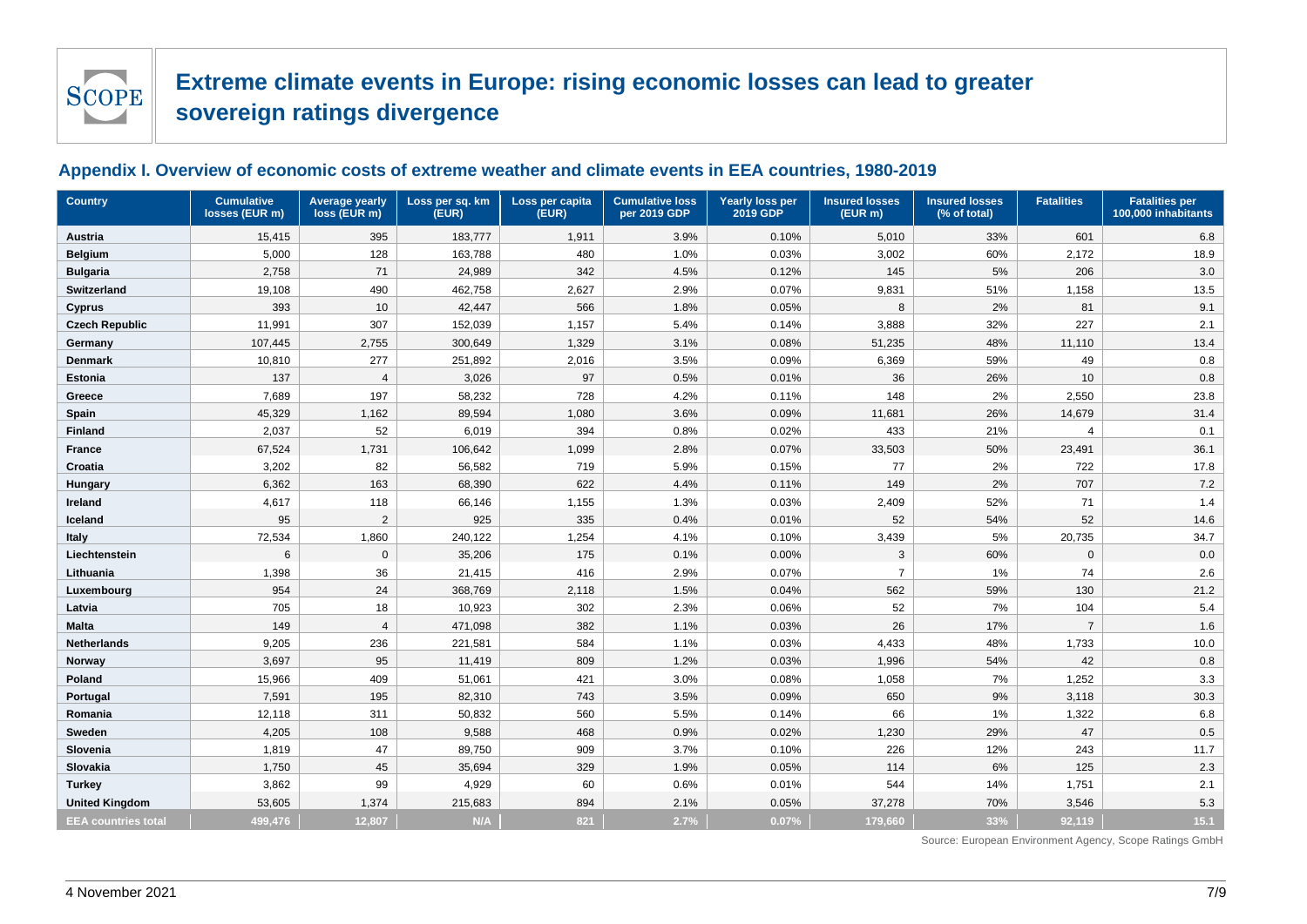

# **Appendix II. Overview of national resilience and recovery plans**

<span id="page-7-0"></span>

| <b>Country</b>        | Clean<br><b>Technologies</b><br>and<br>renewables | <b>Energy</b><br>efficiency of<br>buildings | <b>Sustainable</b><br>transport and<br>charging<br><b>stations</b> | <b>Roll-out of</b><br>rapid<br>broadband<br><b>services</b> | <b>Digitalisation</b><br>of Public<br>administration | Data cloud<br>capacities and<br>sustainable<br>processors | <b>Education and</b><br><b>Training to</b><br>support digital<br>skills | Other<br>green | Other<br>digital | <b>Uncategorised</b> | Grand<br><b>Total</b> | $%$ of<br><b>GDP</b> |
|-----------------------|---------------------------------------------------|---------------------------------------------|--------------------------------------------------------------------|-------------------------------------------------------------|------------------------------------------------------|-----------------------------------------------------------|-------------------------------------------------------------------------|----------------|------------------|----------------------|-----------------------|----------------------|
| Austria               | 0.7                                               | 0.3                                         | 0.8                                                                | 0.9                                                         | 0.2                                                  | 0.1                                                       | 0.5                                                                     | 0.3            | 0.2              | 0.4                  | 4.5                   | 0.2%                 |
| <b>Belgium</b>        | 0.6                                               | 1.1                                         | 0.9                                                                | 0.1                                                         | 0.6                                                  | 0.0                                                       | 0.9                                                                     | 1.1            | 0.1              | 0.6                  | 5.9                   | 0.2%                 |
| Croatia               | 0.5                                               | 0.8                                         | 0.4                                                                | 0.1                                                         | 0.4                                                  | 0.1                                                       | 0.2                                                                     | 1.5            | 0.2              | 2.2                  | 6.4                   | 5.0%                 |
| <b>Cyprus</b>         | 0.4                                               | 0.0                                         | 0.1                                                                | 0.1                                                         | 0.1                                                  | 0.0                                                       | 0.1                                                                     | 0.0            | 0.0              | 0.5                  | 1.2                   | 3.1%                 |
| <b>Czech Republic</b> | 2.2                                               | 0.9                                         | 0.1                                                                | 0.3                                                         | 0.5                                                  | 0.4                                                       | 2.2                                                                     | 0.0            | 0.0              | 0.5                  | 7.1                   | 1.2%                 |
| Estonia               | 0.1                                               | 0.0                                         | 0.2                                                                | 0.0                                                         | 0.1                                                  | 0.0                                                       | 0.0                                                                     | 0.0            | 0.1              | 0.3                  | 1.0                   | 1.2%                 |
| Finland               | 0.4                                               | 0.3                                         | 0.1                                                                | 0.1                                                         | 0.2                                                  | 0.0                                                       | 0.2                                                                     | 0.2            | 0.0              | 0.5                  | 2.1                   | 0.3%                 |
| France                | 3.7                                               | 7.3                                         | 6.8                                                                | 0.2                                                         | 3.0                                                  | 1.8                                                       | 7.4                                                                     | 2.3            | 0.4              | 8.0                  | 41.0                  | 0.6%                 |
| Germany               | 3.3                                               | 2.5                                         | 5.9                                                                | 2.2                                                         | 7.9                                                  | 0.8                                                       | 1.5                                                                     | 0.0            | 1.9              | 2.0                  | 28.0                  | 0.2%                 |
| Greece                | 1.8                                               | 2.8                                         | 1.0                                                                | 0.6                                                         | 2.5                                                  | 0.1                                                       | 2.4                                                                     | 0.8            | 0.4              | 5.8                  | 18.2                  | 5.0%                 |
| Hungary               | 0.8                                               | 0.2                                         | 1.8                                                                | 0.0                                                         | 0.1                                                  | 0.0                                                       | 1.5                                                                     | 0.4            | 0.6              | 1.9                  | 7.2                   | 2.5%                 |
| Italy                 | 15.1                                              | 19.4                                        | 35.4                                                               | 12.7                                                        | 12.4                                                 | 1.0                                                       | 21.2                                                                    | 18.2           | 0.5              | 55.5                 | 191.5                 | 4.0%                 |
| Latvia                | 0.1                                               | 0.2                                         | 0.3                                                                | 0.1                                                         | 0.4                                                  | 0.0                                                       | 0.1                                                                     | 0.0            | 0.0              | 0.6                  | 1.8                   | 2.6%                 |
| Lithuania             | 0.3                                               | 0.2                                         | 0.3                                                                | 0.1                                                         | 0.3                                                  | 0.0                                                       | 0.1                                                                     | 0.1            | 0.1              | 0.7                  | 2.2                   | 1.7%                 |
| Luxembourg            | 0.0                                               | 0.0                                         | 0.0                                                                | 0.0                                                         | 0.0                                                  | 0.0                                                       | 0.0                                                                     | 0.0            | 0.0              | 0.0                  | 0.1                   | 0.0%                 |
| Poland                | 13.5                                              | 0.0                                         | $7.3$                                                              | 4.9                                                         | 4.5                                                  | 0.2                                                       | 1.4                                                                     | 0.0            | 0.0              | 4.1                  | 36.0                  | 1.5%                 |
| Portugal              | $1.2$                                             | 1.3                                         | 1.0                                                                | 0.3                                                         | 0.9                                                  | 0.0                                                       | 1.7                                                                     | 1.6            | 1.3              | 7.3                  | 16.6                  | 3.5%                 |
| Romania               | 4.5                                               | 2.4                                         | 8.8                                                                | 0.0                                                         | 1.1                                                  | 0.8                                                       | 3.9                                                                     | 1.9            | 1.1              | 4.9                  | 29.4                  | 5.2%                 |
| Slovakia              | 0.8                                               | 0.7                                         | 0.8                                                                | 0.0                                                         | 1.1                                                  | 0.0                                                       | 1.6                                                                     | 0.0            | 0.0              | 1.5                  | 6.6                   | 3.8%                 |
| Slovenia              | 0.2                                               | 0.1                                         | 0.3                                                                | 0.1                                                         | 0.2                                                  | 0.0                                                       | 0.3                                                                     | 0.4            | 0.1              | 0.8                  | 2.5                   | 1.8%                 |
| Spain                 | 4.7                                               | 6.8                                         | 13.2                                                               | 10.6                                                        | 5.4                                                  | 0.0                                                       | 7.3                                                                     | 4.0            | 11.2             | 6.2                  | 69.5                  | 2.1%                 |
| Sweden                | 0.0                                               | 0.4                                         | 0.1                                                                | 0.2                                                         | 0.0                                                  | 0.0                                                       | 0.5                                                                     | 1.1            | 0.2              | 0.7                  | 3.3                   | 0.3%                 |
| <b>EU</b> total       | 55.0                                              | 47.8                                        | 86.0                                                               | 33.5                                                        | 42.1                                                 | 5.3                                                       | 54.9                                                                    | 34.0           | 18.4             | 105.1                | 482.0                 | 3.4%                 |

Source: Bruegel, Scope Ratings GmbH